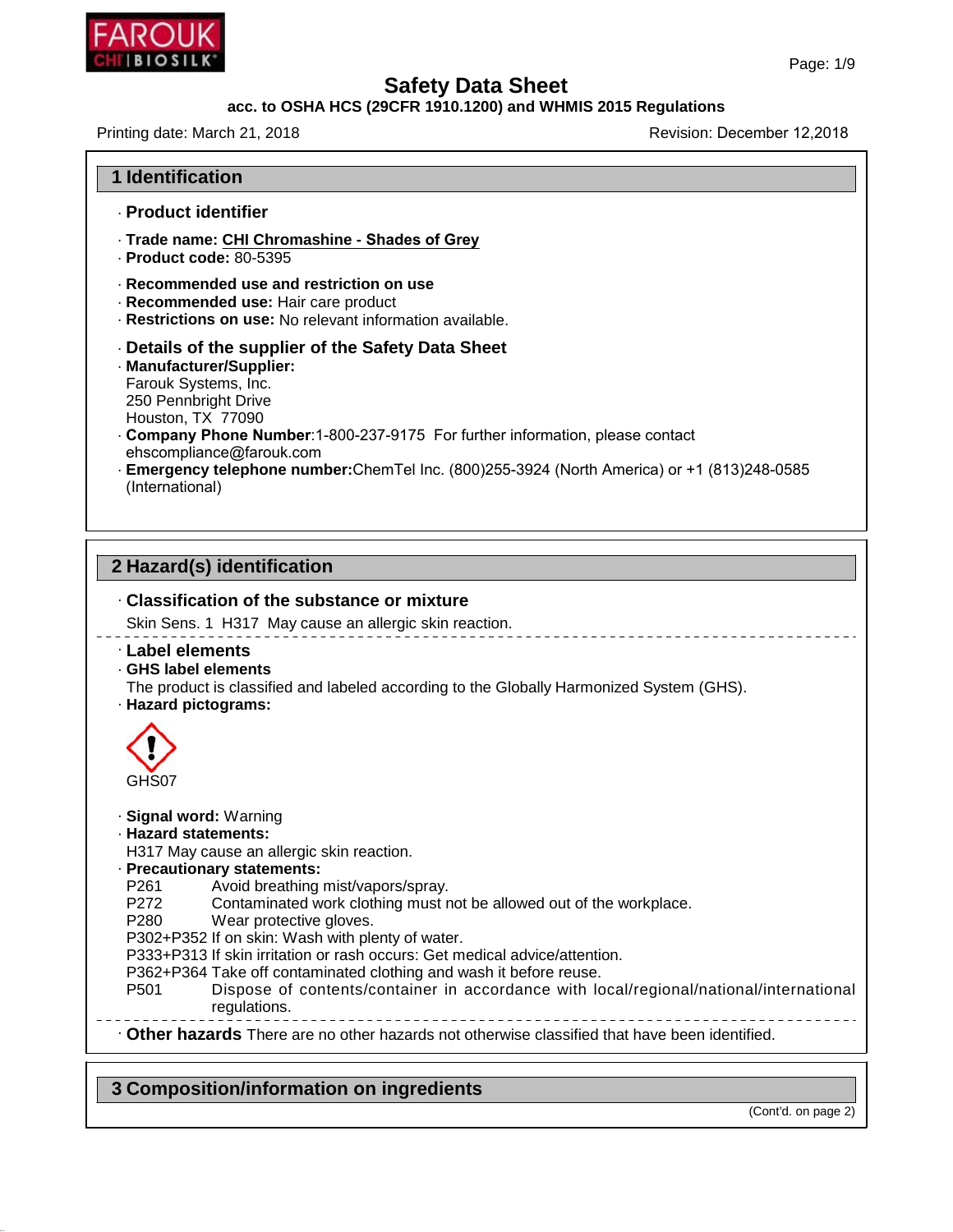

### **Safety Data Sheet<br>PCFR 1910.1200) and WHMIS 201** Page: 2/9<br>**Safety Data Sheet**<br>Printing date: March 21, 2018<br>Printing date: March 21, 2018 PRINTING PRINCE CHANNEL CONTROLLER<br>
SALET STATE SALES (29 CFR 1910.1200) and WHMIS 2015 Regulations<br>
Printing date: March 21, 2018<br>
Revision: December 12,2018<br>
Revision: December 12,2018

|                             | Trade name: CHI Chromashine - Shades of Grey                                                         |                     |
|-----------------------------|------------------------------------------------------------------------------------------------------|---------------------|
|                             |                                                                                                      | (Cont'd. of page 1) |
|                             | <b>Chemical characterization: Mixtures</b>                                                           |                     |
| Components:                 |                                                                                                      |                     |
|                             | 68439-49-6   Polyethylene glycol 1100 mono(C16-C18) ethers<br>Eye Dam. 1, H318<br>Acute Tox. 4, H302 | $< 5\%$             |
| $56-81-5$ glycerol          |                                                                                                      | $< 5\%$             |
|                             | 122-99-6 2-phenoxyethanol<br>De Acute Tox. 4, H302; Eye Irrit. 2A, H319                              | $\overline{1\%}$    |
|                             | 67-63-0 propan-2-ol<br><b>Elam.</b> Liq. 2, H225<br>Eye Irrit. 2A, H319; STOT SE 3, H336             | $\overline{1\%}$    |
|                             | 138-86-3 llimonene<br><b>Elam. Liq. 3, H226</b><br>Skin Irrit. 2, H315; Skin Sens. 1, H317           | < 0.25%             |
|                             | . Additional information: For the wording of the listed Hazard Statements, refer to section 16.      |                     |
|                             |                                                                                                      |                     |
| <b>4 First-aid measures</b> |                                                                                                      |                     |
| · After inhalation:         | · Description of first aid measures<br>Unlikely route of exposure.                                   |                     |

# **First-aid measure**<br> **Consider inhalation:**<br>
Unlikely route of expos<br>
Supply fresh air: consu

# **First-aid measures<br>Description of first aid meantain and measure.**<br>After inhalation:<br>Unlikely route of exposure.<br>Supply fresh air; consult doctor

- 
- 

**First-aid measures**<br>
• **Description of first aid measures**<br>
• **After inhalation:**<br>
Unlikely route of exposure.<br>
Supply fresh air; consult doctor in case of complaints.<br>
• **After skin contact:**<br>
Product is manufactured for **After inhalation:**<br>
Unlikely route of exposure.<br>
Supply fresh air; consult doctor in case of complaints.<br> **After skin contact:**<br>
Product is manufactured for topical use. If irritation occurs, discontinue use and wash affe After inhalation:<br>Unlikely route of experts<br>Supply fresh air; con<br>After skin contact:<br>Product is manufact<br>soap and water.<br>Seek medical treatm<br>After ave contact: Unlikely route of exposure.<br>
Supply fresh air; consult doctor in case of complain<br> **After skin contact:**<br>
Product is manufactured for topical use. If irritatio<br>
soap and water.<br>
Seek medical treatment in case of complaints Product is manufactured for topical use. If irritation occurs, discontinue use and wash affected area<br>soap and water.<br>Seek medical treatment in case of complaints.<br>**· After eye contact:**<br>Remove contact lenses if worn.<br>Rins

Seek medical treatment in case of complaints.<br> **After eye contact:**<br>
Remove contact lenses if worn.<br>
Rinse opened eye for several minutes under running water. If symptoms persist, consult a doctor.<br> **After swallowing:** Seek medical treatment in case of complaints.<br>**After eye contact:**<br>Remove contact lenses if worn.<br>Rinse opened eye for several minutes under running<br>**After swallowing:**<br>Rinse out mouth and then drink plenty of water.<br>Do no

- 
- 
- Outlet a not induce vomitately call for medical help.<br>
Rinse opened eye for several minutes under running water. If symptoms p<br> **After swallowing:**<br>
Rinse out mouth and then drink plenty of water.<br>
Do not induce vomiting; Rinse opened eye for several minutes under running<br>**After swallowing:**<br>Rinse out mouth and then drink plenty of water.<br>Do not induce vomiting; immediately call for medical<br>**Most important symptoms and effects, both acut**<br>M After swallowing:<br>Rinse out mouth and ther<br>Do not induce vomiting; ir<br>Most important sympto<br>May cause gastro-intestin<br>Allergic reactions<br>Indication of any immed<br>If medical advice is needed **Most important symptoms and effects, both acute and**<br>May cause gastro-intestinal irritation if ingested.<br>Allergic reactions<br>**Indication of any immediate medical attention and spe**<br>If medical advice is needed, have product
- Finse out mouth and then drink pienty of water.<br>
Do not induce vomiting; immediately call for medical help.<br> **Most important symptoms and effects, both acute and delayed:**<br>
May cause gastro-intestinal irritation if ingeste Do not induce vomiting; immediately call for medical help.<br>**Most important symptoms and effects, both acute and delayed:**<br>May cause gastro-intestinal irritation if ingested.<br>Allergic reactions<br>**Indication of any immediate** Allergic reactions<br> **Indication of any immediate medical a**<br>
If medical advice is needed, have produce<br>
Contains limonene. May produce an aller<br> **5 Fire-fighting measures**<br> **Extinguishing media**

Contains limonene. May produce an allergic reaction.<br> **Extinguishing measures**<br> **Extinguishing media**<br> **Extinguishing media**<br> **Extinguishing agents:**<br>
The product is not flammable.

46.1.6.1

- **Fire-fighting measures<br>· Extinguishing media<br>· Suitable extinguishing agents:**<br>The product is not flammable.<br>Use fire fighting measures that suit the Fire-fighting measures<br>Extinguishing media<br>Suitable extinguishing agents:<br>The product is not flammable.<br>Use fire fighting measures that suite<br>For safety reasons unsuitable ex
- 

**Extinguishing measures<br>
· Extinguishing media<br>
· Suitable extinguishing agents:**<br>
The product is not flammable.<br>
Use fire fighting measures that suit the environment.<br>
· **For safety reasons unsuitable extinguishing agents** 

(Cont'd. on page 3)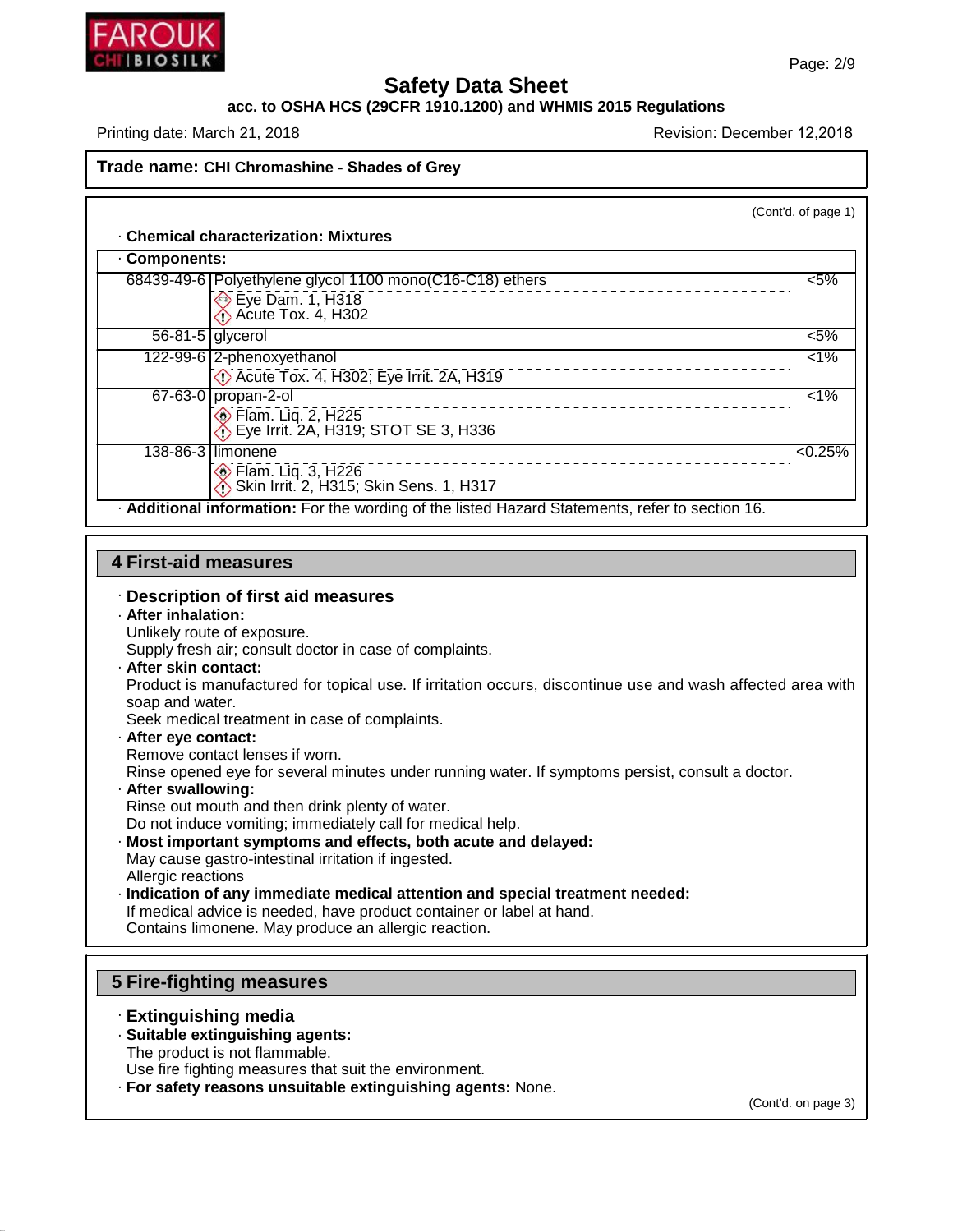### **Safety Data Sheet<br>PCFR 1910.1200) and WHMIS 201** Page: 3/9<br>**Safety Data Sheet<br>Printing date: March 21, 2018**<br>Printing date: March 21, 2018 Page: 3/9<br>
Page: 3/1<br>
acc. to OSHA HCS (29CFR 1910.1200) and WHMIS 2015 Regulations<br>
Printing date: March 21, 2018<br>
Revision: December 12,2018<br>
Revision: December 12,2018

**Trade name: CHI Chromashine - Shades of Grey**

(Cont'd. of page 2)

- nting date: March 21, 2018<br> **ade name: CHI Chromashine Shades of Grey<br>
· Special hazards arising from the substance or mixture**<br>
Formation of toxic gases is possible during heating or in case of fire.<br>
· Advice for firef Formation of toxic gases is possible during heating or in case of fire.<br>
Formation of toxic gases is possible during heating or in case of fire.<br> **Advice for firefighters**<br> **Protective equipment:**<br>
Wear self-contained resp **• Special hazards arising f**<br>Formation of toxic gases is po<br>**• Advice for firefighters**<br>**• Protective equipment:**<br>Wear self-contained respirate<br>Wear fully protective suit. Special hazards arising from the substance of<br>Formation of toxic gases is possible during heating or<br>Advice for firefighters<br>Protective equipment:<br>Wear self-contained respiratory protective device.<br>Wear fully protective su
- 
- 
- Special nazards arising fi<br>Formation of toxic gases is po<br>**Advice for firefighters**<br>Protective equipment:<br>Wear self-contained respirato<br>Wear fully protective suit. Frotective equipment:<br>
Wear self-contained respiratory protective device<br>
Wear fully protective suit.<br> **6 Accidental release measures<br>
Personal precautions, protective equipm**

- **Example 2018 19 Fersonal precautions, protective equipment and emergency procedures**<br>
Use personal precautions, protective equipment and emergency procedures<br>
Use personal protective equipment as required.<br>
Environmental For example are adequated ventilation.<br>
• **Personal precautions, protective equipment and emergency proceduse ventilation.**<br> **Environmental precautions** No special measures required.<br>
• **Methods and material for containmen**
- 
- 

Fersonal precautions, protective equipment and emergency<br>Use personal protective equipment as required.<br>Environmental precautions No special measures required.<br>**Methods and material for containment and cleaning up**<br>Towel o Use personal protective equipment as required.<br>
Ensure adequate ventilation.<br> **Environmental precautions** No special measures required.<br> **Methods and material for containment and cleaning up**<br>
Towel or mop up material and Ensure adequate ventiliation.<br>
• **Environmental precautions** No special measures required<br>
• **Methods and material for containment and cleaning**<br>
• Towel or mop up material and collect in a suitable container.<br>
• For large

For larger spills, add sawdust, chalk or other inert binding material, the Dispose of the collected material according to regulations.<br> **Reference to other sections**<br>
See Section 7 for information on safe handling.<br>
See Se Dispose of the collected material according to regulations.<br> **Reference to other sections**<br>
See Section 7 for information on safe handling.<br>
See Section 8 for information on personal protection equipment.<br>
See Section 13 **17 Handling and storage<br>
17 Handling and storage<br>
17 Handling and storage<br>
17 Handling and storage<br>
17 Handling and storage<br>
17 Handling and storage<br>
17 Handling** 

### · **Handling**

46.1.6.1

- 
- **7 Handling and storage**<br> **Examplisher Franching:** Keep out of reach of children.<br> **Precautions for safe handling:** Keep out of reach of children.<br> **Precautions for safe storage, including any incompatibilities**<br> **Prequire** • **Precautions for safe handling:** Keep out of reach of children.<br>
• **Information about protection against explosions and fires:** No special measures required.<br>
• **Conditions for safe storage, including any incompatibiliti** Frecautions for safe handling: Keep out of reach of children.<br> **Conditions for safe storage, including any incompatibilities**<br> **Conditions for safe storage, including any incompatibilities**<br> **Requirements to be met by sto**
- 
- 
- 
- 
- 

### **8 Exposure controls/personal protection**

|                    | nogalichichts to be met by storerooms and receptacles.<br>Store in cool, dry conditions in well sealed receptacles.<br>· Information about storage in one common storage facility: No special requirements.<br>· Specific end use(s) No relevant information available. |  |
|--------------------|-------------------------------------------------------------------------------------------------------------------------------------------------------------------------------------------------------------------------------------------------------------------------|--|
|                    | 8 Exposure controls/personal protection                                                                                                                                                                                                                                 |  |
| Control parameters |                                                                                                                                                                                                                                                                         |  |
|                    | Components with limit values that require monitoring at the workplace:                                                                                                                                                                                                  |  |
| 56-81-5 glycerol   |                                                                                                                                                                                                                                                                         |  |
| PEL (USA)          | Long-term value: 15* 5** mg/m <sup>3</sup><br>mist; *total dust **respirable fraction                                                                                                                                                                                   |  |
| TLV (USA)          | TLV withdrawn-insufficient data human occup. exp.                                                                                                                                                                                                                       |  |
| EL (Canada)        | Long-term value: 10* 3** mg/m <sup>3</sup><br>*mist; **mist, respirable                                                                                                                                                                                                 |  |
| EV (Canada)        | Long-term value: 10 mg/m <sup>3</sup>                                                                                                                                                                                                                                   |  |
|                    | (Cont'd. on page 4)                                                                                                                                                                                                                                                     |  |
|                    |                                                                                                                                                                                                                                                                         |  |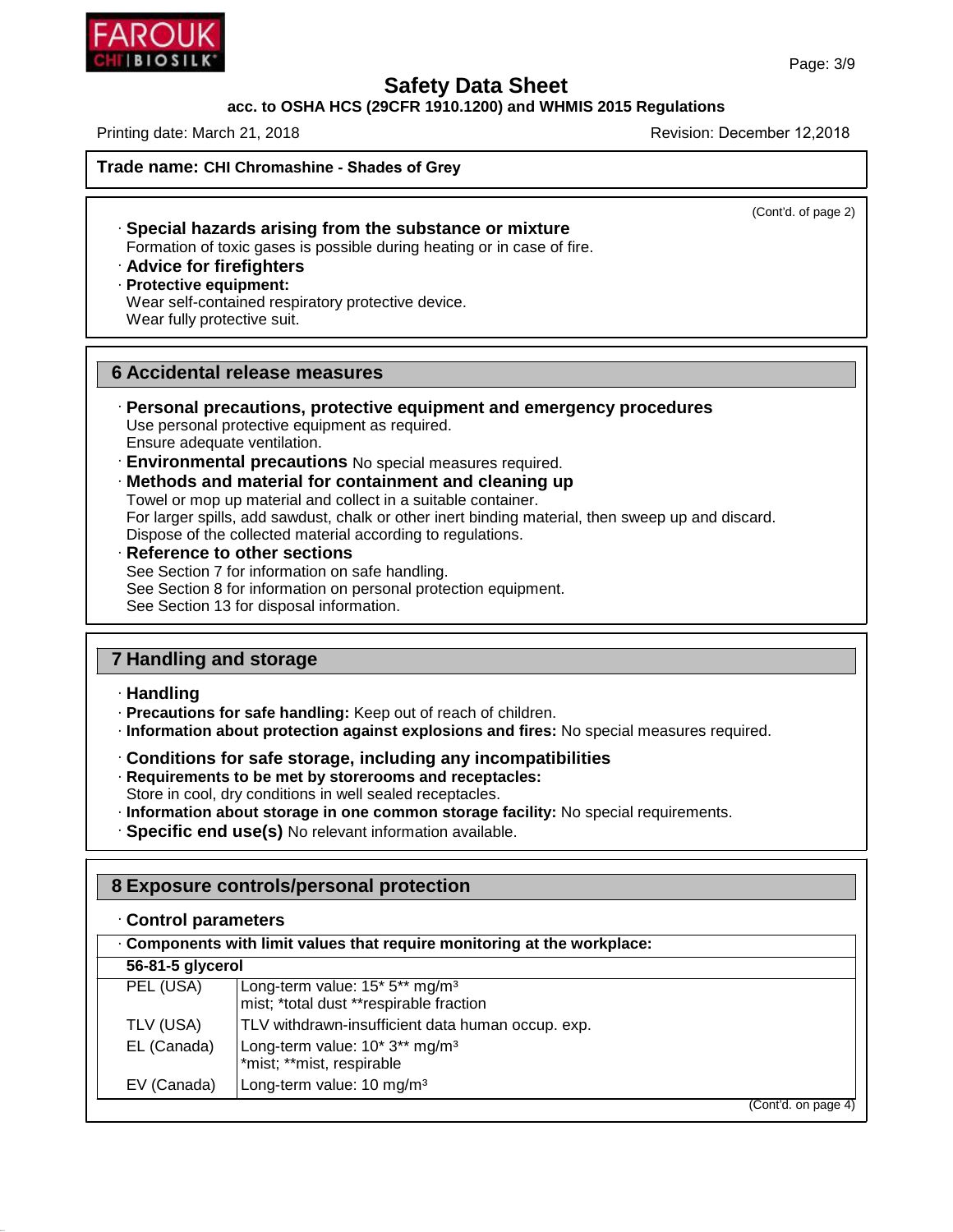

## **Safety Data Sheet<br>acc. to OSHA HCS (29CFR 1910.1200) and WHMIS 2015 Regulations<br>Revision: December<br>Revision: December** Page: 4/<br>
BHT BHOSHK<br>
acc. to OSHA HCS (29CFR 1910.1200) and WHMIS 2015 Regulations<br>
Printing date: March 21, 2018<br>
Revision: December 12,2018<br>
Revision: December 12,2018

| $\frac{1}{2}$ . The number of the contract of $\frac{1}{2}$ . The contract of the contract of $\frac{1}{2}$ |                                                                                                    |
|-------------------------------------------------------------------------------------------------------------|----------------------------------------------------------------------------------------------------|
|                                                                                                             | Trade name: CHI Chromashine - Shades of Grey                                                       |
|                                                                                                             | (Cont'd. of page 3)<br>LMPE (Mexico) Long-term value: 10 mg/m <sup>3</sup>                         |
|                                                                                                             |                                                                                                    |
|                                                                                                             | 122-99-6 2-phenoxyethanol                                                                          |
| EV (Canada)                                                                                                 | Long-term value: 141 mg/m <sup>3</sup> , 25 ppm<br><b>Skin</b>                                     |
| 67-63-0 propan-2-ol                                                                                         |                                                                                                    |
| PEL (USA)                                                                                                   | Long-term value: 980 mg/m <sup>3</sup> , 400 ppm                                                   |
| REL (USA)                                                                                                   | Short-term value: 1225 mg/m <sup>3</sup> , 500 ppm                                                 |
|                                                                                                             | Long-term value: 980 mg/m <sup>3</sup> , 400 ppm                                                   |
| TLV (USA)                                                                                                   | Short-term value: 984 mg/m <sup>3</sup> , 400 ppm                                                  |
|                                                                                                             | Long-term value: 492 mg/m <sup>3</sup> , 200 ppm<br><b>BEI</b>                                     |
| EL (Canada)                                                                                                 | Short-term value: 400 ppm                                                                          |
|                                                                                                             | Long-term value: 200 ppm                                                                           |
| EV (Canada)                                                                                                 | Short-term value: 400 ppm                                                                          |
|                                                                                                             | Long-term value: 200 ppm                                                                           |
| LMPE (Mexico)                                                                                               | Short-term value: 400 ppm                                                                          |
|                                                                                                             | Long-term value: 200 ppm                                                                           |
|                                                                                                             | A4, IBE                                                                                            |
| 138-86-3 limonene                                                                                           |                                                                                                    |
| <b>WEEL (USA)</b>                                                                                           | Long-term value: 30 ppm                                                                            |
|                                                                                                             | · Ingredients with biological limit values:                                                        |
| 67-63-0 propan-2-ol                                                                                         |                                                                                                    |
| BEI (USA) 40 mg/L                                                                                           |                                                                                                    |
|                                                                                                             | Medium: urine                                                                                      |
|                                                                                                             | Time: end of shift at end of workweek                                                              |
|                                                                                                             | Parameter: Acetone (background, nonspecific)                                                       |
| · Exposure controls                                                                                         |                                                                                                    |
|                                                                                                             | · General protective and hygienic measures:                                                        |
|                                                                                                             | The usual precautionary measures for handling chemicals should be followed.                        |
|                                                                                                             | Keep away from foodstuffs, beverages and feed.<br>Wash hands before breaks and at the end of work. |
|                                                                                                             | Engineering controls: No relevant information available.                                           |
|                                                                                                             | · Breathing equipment: Not required under normal conditions of use.                                |
| · Protection of hands:                                                                                      |                                                                                                    |
|                                                                                                             | Not required under normal conditions of use.                                                       |
|                                                                                                             | Wear protective gloves to handle contents of damaged or leaking units.                             |
|                                                                                                             | Gloves are advised for repeated or prolonged contact.                                              |
|                                                                                                             | Eye protection: Follow relevant national guidelines concerning the use of protective eyewear.      |
|                                                                                                             | · Body protection: Not required under normal conditions of use.                                    |
|                                                                                                             | Examitation and supervision of exposure into the environment No special requirements.              |
|                                                                                                             | · Risk management measures No special requirements.                                                |
|                                                                                                             |                                                                                                    |
|                                                                                                             |                                                                                                    |

**9 Physical and chemical properties**

46.1.6.1

(Cont'd. on page 5)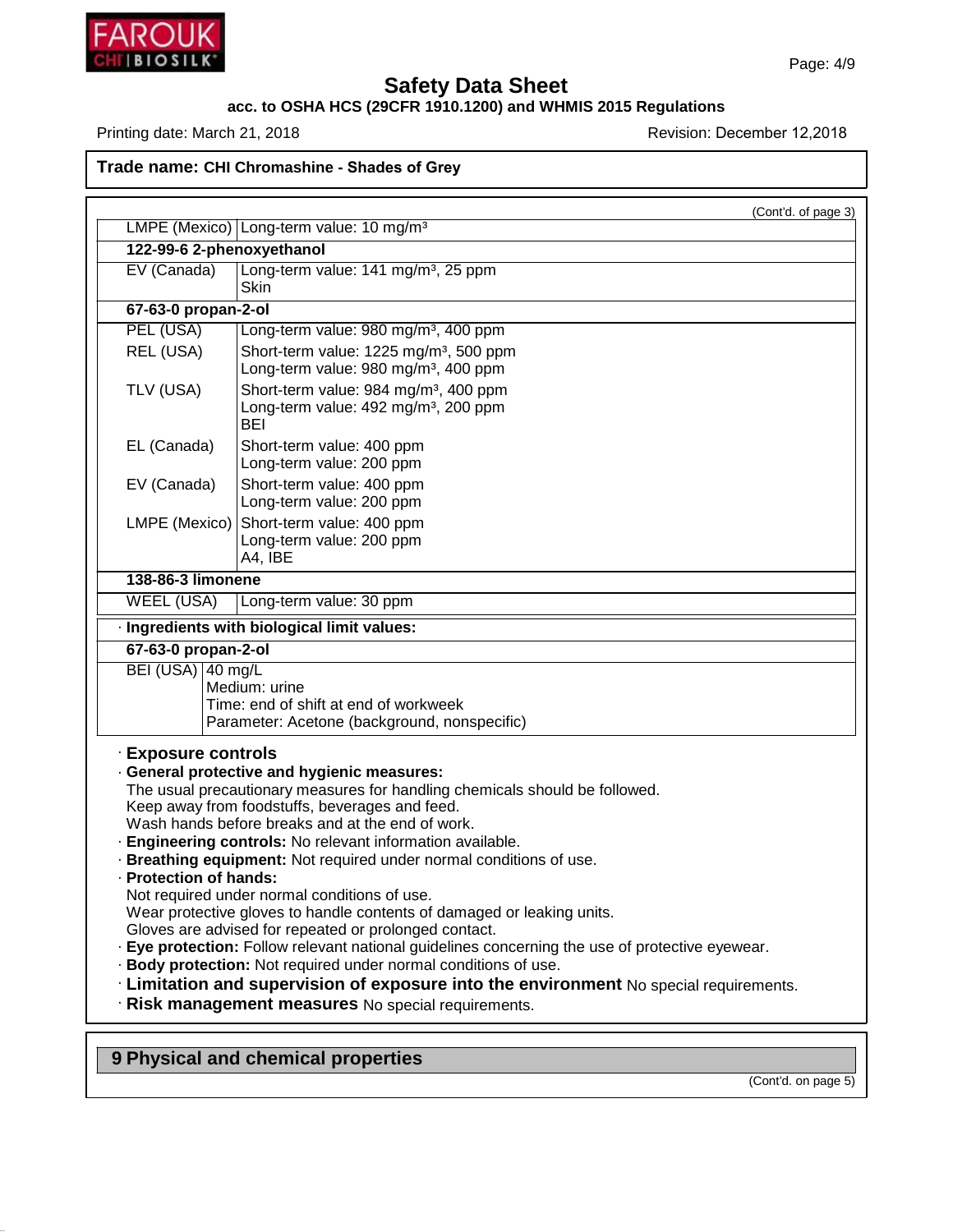

## **Safety Data Sheet<br>acc. to OSHA HCS (29CFR 1910.1200) and WHMIS 2015 Regulations<br>Revision: December<br>Revision: December** Page: 5/<br>
BRITISTIOSILIKE SAFETY Data Sheet<br>
acc. to OSHA HCS (29CFR 1910.1200) and WHMIS 2015 Regulations<br>
Revision: December 12,2018<br>
Revision: December 12,2018

### **Trade name: CHI Chromashine - Shades of Grey**

| Trade name: CHI Chromashine - Shades of Grey               |                                               |                     |
|------------------------------------------------------------|-----------------------------------------------|---------------------|
|                                                            |                                               | (Cont'd. of page 4) |
| Information on basic physical and chemical properties      |                                               |                     |
| · Appearance:                                              |                                               |                     |
| Form:                                                      | Cream.                                        |                     |
| Color:                                                     | Light violet                                  |                     |
| · Odor:                                                    | Pleasant                                      |                     |
| · Odor threshold:                                          | Not determined.                               |                     |
| pH-value at 25 °C (77 °F):                                 | $4.0 - 5.0$                                   |                     |
| · Melting point/Melting range:                             | Not determined.                               |                     |
| · Boiling point/Boiling range:                             | Not determined.                               |                     |
| · Flash point:                                             | Not applicable.                               |                     |
| · Flammability (solid, gaseous):                           | Not applicable.                               |                     |
| · Auto-ignition temperature:                               | Not determined.                               |                     |
| · Decomposition temperature:                               | Not determined.                               |                     |
| · Danger of explosion:                                     | Product does not present an explosion hazard. |                     |
| · Explosion limits                                         |                                               |                     |
| Lower:                                                     | Not determined.                               |                     |
| Upper:                                                     | Not determined.                               |                     |
| Oxidizing properties:                                      | Non-oxidizing.                                |                     |
| · Vapor pressure:                                          | Not determined.                               |                     |
| · Density:                                                 |                                               |                     |
| <b>Relative density:</b>                                   | 0.99-1.01                                     |                     |
| Vapor density:                                             | Not determined.                               |                     |
| <b>Evaporation rate:</b>                                   | Not determined.                               |                     |
| · Solubility in / Miscibility with                         |                                               |                     |
| Water:                                                     | Fully miscible.                               |                     |
| · Partition coefficient (n-octanol/water): Not determined. |                                               |                     |
| · Viscosity                                                |                                               |                     |
| Dynamic at 25 °C (77 °F):                                  | 4000-6000 cps (DV-I, Sp#6, 100RPM, 30sec)     |                     |
| Kinematic:                                                 | Not determined.                               |                     |
| Other information                                          | No relevant information available.            |                     |

46.1.6.1

- **10 Stability and reactivity**<br>**Reactivity:** No relevant information available.
	-
- **Constitute Act Act Stability:**<br> **Chemical stability:** Stable under normal temperatures and pressures.<br> **Chemical stability:** Stable under normal temperatures and pressures.<br> **Possibility of hazardous reactions.**<br> **Possibi** 
	- **Reactivity:** No relevant information available.<br> **Chemical stability:** Stable under normal temperatures and pressure:<br> **Thermal decomposition / conditions to be avoided:**<br>
	No decomposition if used and stored according to Thermal decomposition / conditions to be avoided:<br>No decomposition if used and stored according to specifications.<br>Possibility of hazardous reactions<br>Reacts with strong oxidizing agents.<br>Reacts with strong alkali. Toxic fumes may be released if heated above the decomposition point.

(Cont'd. on page 6)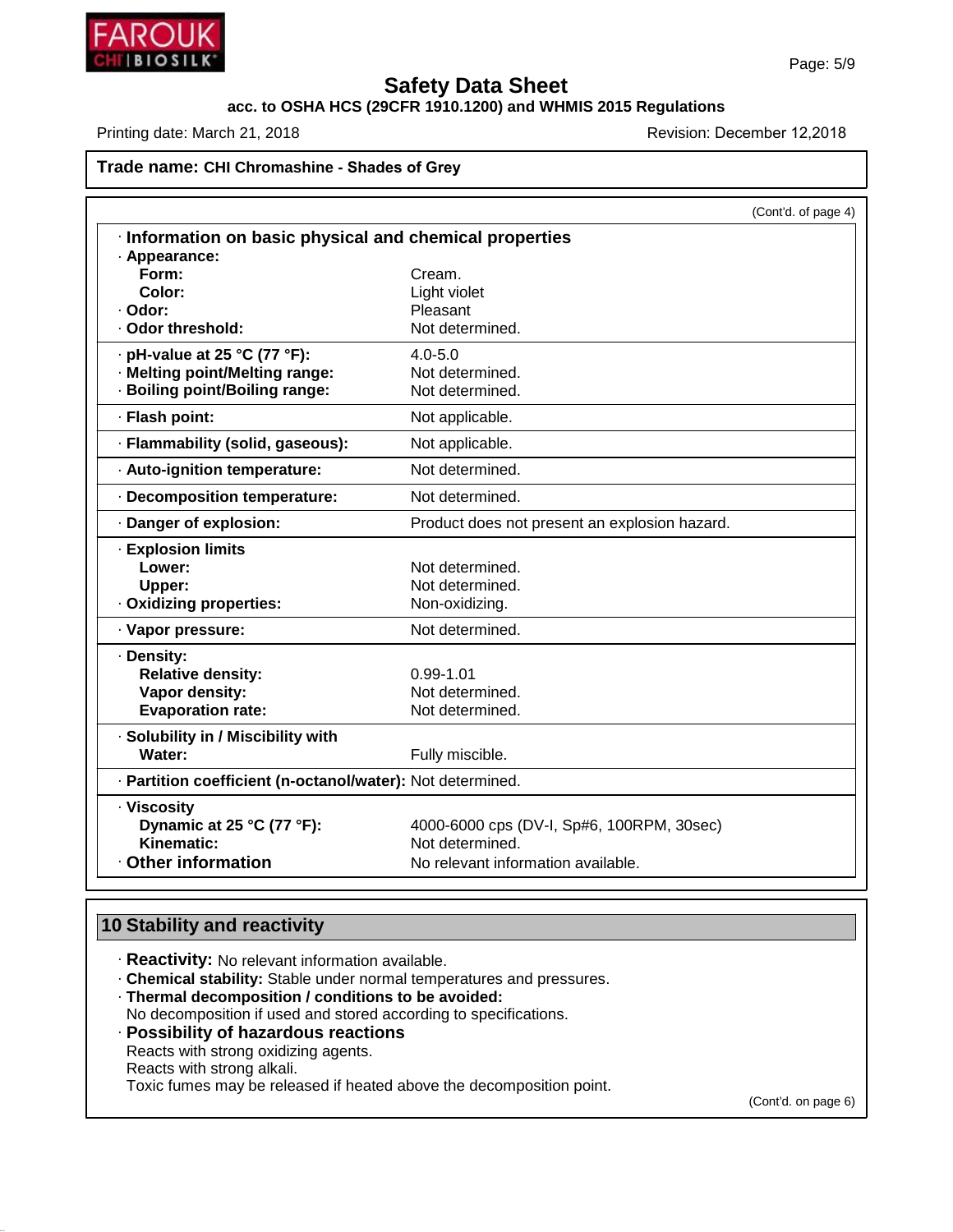### **Safety Data Sheet<br>PCFR 1910.1200) and WHMIS 201** Page: 6/9<br>**Safety Data Sheet<br>Printing date: March 21, 2018**<br>Printing date: March 21, 2018 PRITE IOSILIC SAFET SAFETY Data Sheet<br>
acc. to OSHA HCS (29CFR 1910.1200) and WHMIS 2015 Regulations<br>
Printing date: March 21, 2018 Revision: December 12,2018<br>
Trade name: CHI Chromashine - Shades of Grey

**Trade name: CHI Chromashine - Shades of Grey**

 $\overline{(\text{Cont'd. of page 5})}$ 

**Example 121, 2018**<br> **Excessive heat.**<br> **Conditions to avoid** Excessive heat.<br> **Conditions to avoid** Excessive heat.<br> **Razardous decomposition products**<br>
Under fire conditions only:<br>
Carbon monovide and carbon dievide.

**Conditions to avoid Excess**<br>**Incompatible materials** No<br>**Hazardous decompositior**<br>Under fire conditions only:<br>Carbon monoxide and carbon Nitrogen oxides (NOx) **Conditions to avoid Excessive heat.**<br> **Incompatible materials** No relevant informa<br> **Hazardous decomposition products**<br>
Under fire conditions only:<br>
Carbon monoxide and carbon dioxide<br>
Nitrogen oxides (NOx) **Incompatible materials<br>
Hazardous decompositi**<br>
Under fire conditions only:<br>
Carbon monoxide and carbo<br>
Nitrogen oxides (NOx) Under fire conditions only:<br>
Carbon monoxide and carbon dioxide<br>
Nitrogen oxides (NOx)<br> **11 Toxicological information<br>
Information on toxicological effects** 

Vitrogen oxides (NOx)<br>
→<br>
→ **Information on toxicological effects**<br>
→ **Information on toxicological effects**<br>
→ **Acute toxicity:** Based on available data, the classification<br>
→ **ID/IC50 values that are relevant for classi France II Toxicological information**<br> **Acute toxicity:** Based on available data, the classification criteria are not met.<br> **Acute toxicity:** Based on available data, the classification:<br> **68439-49-6 Polyethylene glycol 11 Information on toxicological effects**<br>
Acute toxicity: Based on available data, the classification criteria are not<br>
LD/LC50 values that are relevant for classification:<br>
68439-49-6 Polyethylene glycol 1100 mono(C16-C18)

Information on toxicological (<br>Acute toxicity: Based on available<br>LD/LC50 values that are relevant<br>68439-49-6 Polyethylene glycol 1<br>Oral LD50 1,260 mg/kg (rat)<br>Primary irritant effect:

• **Acute toxicity:** Based on ava<br>• **LD/LC50 values that are rel**<br>• **68439-49-6 Polyethylene gly**<br>• Oral LD50 1,260 mg/kg (rat)<br>• **Primary irritant effect:**<br>• On the skin: Based on availa<br>• On the eve: Based on availa

- 
- **LD/LC50 values that are relevant for classification:**<br> **68439-49-6 Polyethylene glycol 1100 mono(C16-C18) ethers**<br>
 **Onal LD50 1,260 mg/kg (rat)**<br>
 **Primary irritant effect:**<br>
 **On the skin:** Based on available data, **Primary irritant effect:**<br> **On the skin:** Based on available data, the classification criteria are not me<br> **On the eye:** Based on available data, the classification criteria are not met<br> **Sensitization:**<br>
Sensitizing effe

- 
- **Primary irritant effect:**<br> **Contains limonents on available data, the classification criteria**<br> **Contains limonene.** May produce an allergic reaction.<br> **IARC (International Agency for Research on Cancer):**<br>
Present in tra • On the eye: Based on available data, the classification criteria are not met.<br>
• Sensitization:<br>
Sensitizing effect by skin contact is possible with prolonged exposure.<br>
Contains limonene. May produce an allergic reacti Sensitiziation:<br>
Sensitizing effect by skin contact is possible with prolonged exposure.<br>
Contains limonene. May produce an allergic reaction.<br>
IARC (International Agency for Research on Cancer):<br>
Present in trace quantiti **EXEC (International Agency for Research on Cancer):**<br>Present in trace quantities.<br>13463-67-7 titanium dioxide<br>**NTP (National Toxicology Program):**<br>None of the ingredients are listed. Mark (International Agency for Research on Cancer):<br>
Present in trace quantities.<br>
13463-67-7 titanium dioxide<br>
None of the ingredients are listed.<br> **None of the ingredients are listed.**<br>
None of the ingredients are listed

### **None of the ingredients are listed.**<br>• **NONE OF the ingredients are listed.**<br>• **OSHA-Ca (Occupational Safety & He<br>• None of the ingredients are listed.**<br>• **Probable route(s) of exposure:**<br>Ingestion.<br>• Eve contact. **OSHA-Ca (Occu**<br> **None of the ingre<br>
Probable route(ingestion.**<br>
Eye contact.<br>
Skin contact.<br> **Germ cell mutact.**

Ingestion.<br>Eye contact.

- 
- 
- 
- From the ingredients are listed.<br>
None of the ingredients are listed.<br>
Probable route(s) of exposure:<br>
Probable route(s) of exposure:<br>
Eye contact.<br>
Skin contact.<br>
Cerric ell mutagenicity: Based on available data, the clas **12 Ecological information**<br> **12 Ecological information**<br> **12 Ecological information**<br> **12 Ecological information**<br> **12 Ecological information** 
	-
	-

# 12 Ecological information<br>
· Toxicity<br>
· Aquatic toxicity<br>
68439-49-6 Polyethylene gly<br>
LC50 **0.5 mg/l** (zebra fish)

### · **Toxicity**

46.1.6.1

**Ecological information<br>Toxicity<br>Aquatic toxicity<br>68439-49-6 Polyethylene glycol 1100 mono(C16-C18) ethers<br>LC50 O.5 mg/l (zebra fish)** Toxicity<br>Aquatic toxicity<br>68439-49-6 Polyethylene glycc<br>LC50 0.5 mg/l (zebra fish)

(Cont'd. on page 7)

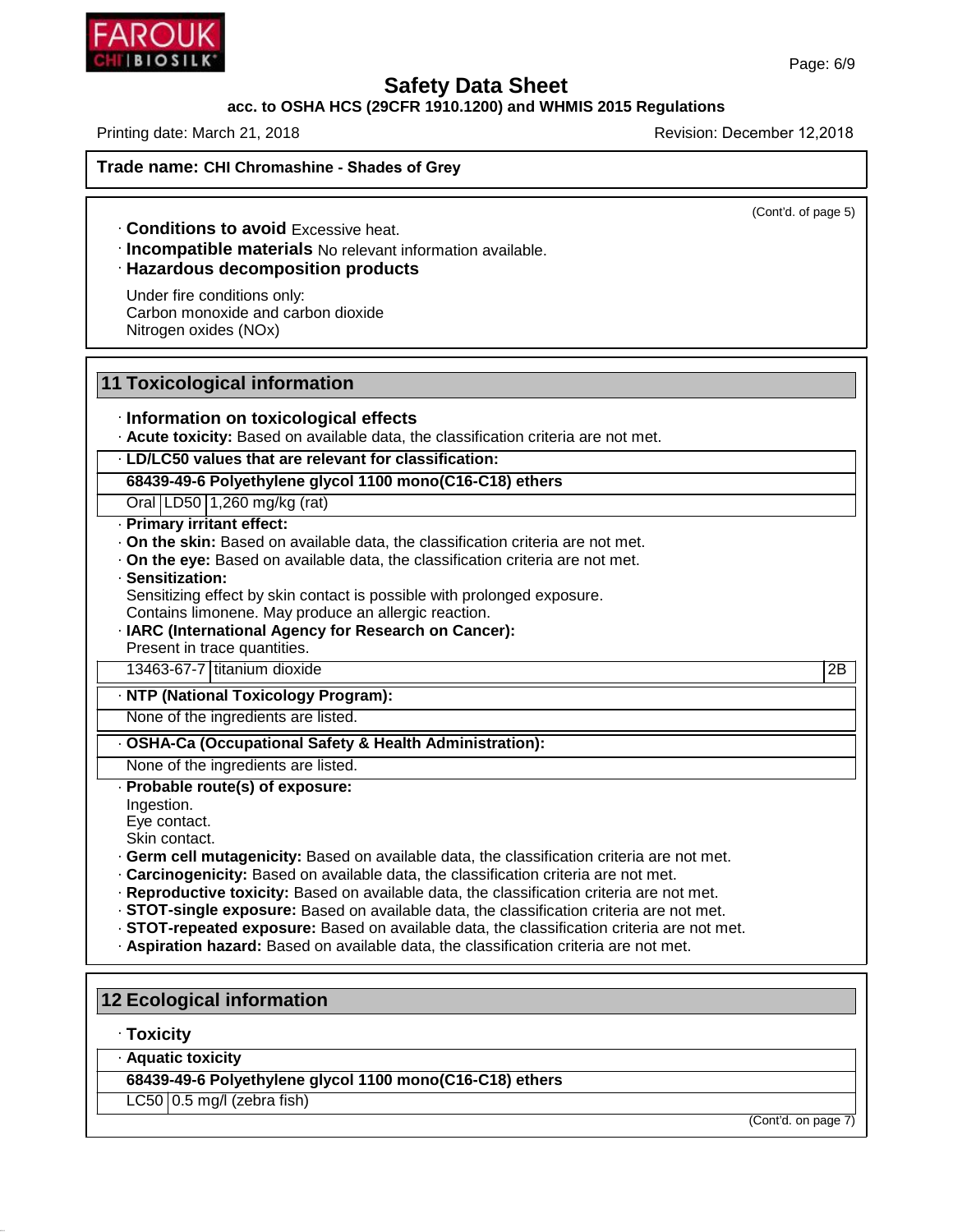

### **Safety Data Sheet<br>PCFR 1910.1200) and WHMIS 201** Page: 7/9<br>**Safety Data Sheet<br>Printing date: March 21, 2018**<br>Printing date: March 21, 2018 Page: 7/9<br>
Rage: 7/9<br>
acc. to OSHA HCS (29CFR 1910.1200) and WHMIS 2015 Regulations<br>
Printing date: March 21, 2018<br>
Revision: December 12,2018<br>
Revision: December 12,2018

**Trade name: CHI Chromashine - Shades of Grey**

(Cont'd. of page 6)

- 
- 
- 
- 
- 

Thing date: March 21, 2018<br> **ade name: CHI Chromashine - Shades of Grey<br>
· Persistence and degradability No relevant information available.<br>
· Bioaccumulative potential: No relevant information available.<br>
· Mobility in so** • **Persistence and degradability** No relevant information available.<br>
• **Bioaccumulative potential:** No relevant information available.<br>
• **Mobility in soil:** No relevant information available.<br>
• **Additional ecological in Example 2018** And the current state of knowledge, not expected.<br> **Negative in soil:** No relevant information available.<br> **Additional ecological information**<br> **Contration**<br> **Contration Contration**<br> **Contration Contration**<br> • **Additional ecological information**<br>• **General notes:**<br>• **Pacadive ecological effects are, according to the current state of**<br>• **Results of PBT and vPvB assessment**<br>• **PBT:** Not applicable.<br>• **vPvB:** Not applicable.<br>• **O** 

- 
- 
- 
- **13 Disposal considerations**<br> **13 Disposal considerations**<br> **13 Disposal considerations**<br> **13 Disposal considerations**<br> **13 Disposal considerations** • Other adverse effects No relevant inf<br> **B**<br> **B** Disposal considerations<br>
• Waste treatment methods<br>
• Recommendation:<br>
Smaller quantities can be disposed of wit

46.1.6.1

· **Recommendation:**

**Disposal considerations<br>Waste treatment methods<br>Recommendation:**<br>Smaller quantities can be disposed of with household waste.<br>Small amounts may be diluted with plenty of water and wash<br>accordance with Local Authority requi **Disposal considerations**<br> **Waste treatment methods**<br>
Recommendation:<br>
Smaller quantities can be disposed of with household waste.<br>
Small amounts may be diluted with plenty of water and washed away. Dispose of bigger amoun Waste treatment methods<br>
Recommendation:<br>
Smaller quantities can be disposed of with househer<br>
Small amounts may be diluted with plenty of wa<br>
accordance with Local Authority requirements.<br>
The user of this material has th

Waste treatment methods<br>Recommendation:<br>Smaller quantities can be disposed of with household waste.<br>Small amounts may be diluted with plenty of water and washed away. Dispose of bigger amounts in<br>accordance with Local Auth Recommendation:<br>
Smaller quantities can be disposed of with household waste.<br>
Small amounts may be diluted with plenty of water and washed away. Dispose of bigger amounts in<br>
accordance with Local Authority requirements.<br> Smaller quantities can be disposed of with household w<br>Small amounts may be diluted with plenty of water a<br>accordance with Local Authority requirements.<br>The user of this material has the responsibility to dispon<br>compliance The user of this material has the responsibility to dispose of unused material, recompliance with all relevant local, state and federal laws and regulations regardinal disposal for hazardous and nonhazardous wastes.<br> **Conc** 

| · Uncleaned packagings                                                            | disposal for hazardous and nonhazardous wastes. |  |
|-----------------------------------------------------------------------------------|-------------------------------------------------|--|
| · Recommendation: Disposal must be made according to official regulations.        |                                                 |  |
| <b>14 Transport information</b>                                                   |                                                 |  |
| · UN-Number<br>· DOT, ADR, IMDG, IATA                                             | Not regulated.                                  |  |
| · UN proper shipping name<br>· DOT, ADR, IMDG, IATA                               | Not regulated.                                  |  |
| · Transport hazard class(es)                                                      |                                                 |  |
| · DOT, ADR, IMDG, IATA<br>· Class                                                 | Not regulated.                                  |  |
| · Packing group<br>· DOT, ADR, IMDG, IATA                                         | Not regulated.                                  |  |
| <b>Environmental hazards</b><br>· Marine pollutant:                               | <b>No</b>                                       |  |
| · Special precautions for user                                                    | Not applicable.                                 |  |
| Transport in bulk according to Annex II of<br><b>MARPOL73/78 and the IBC Code</b> | Not applicable.                                 |  |

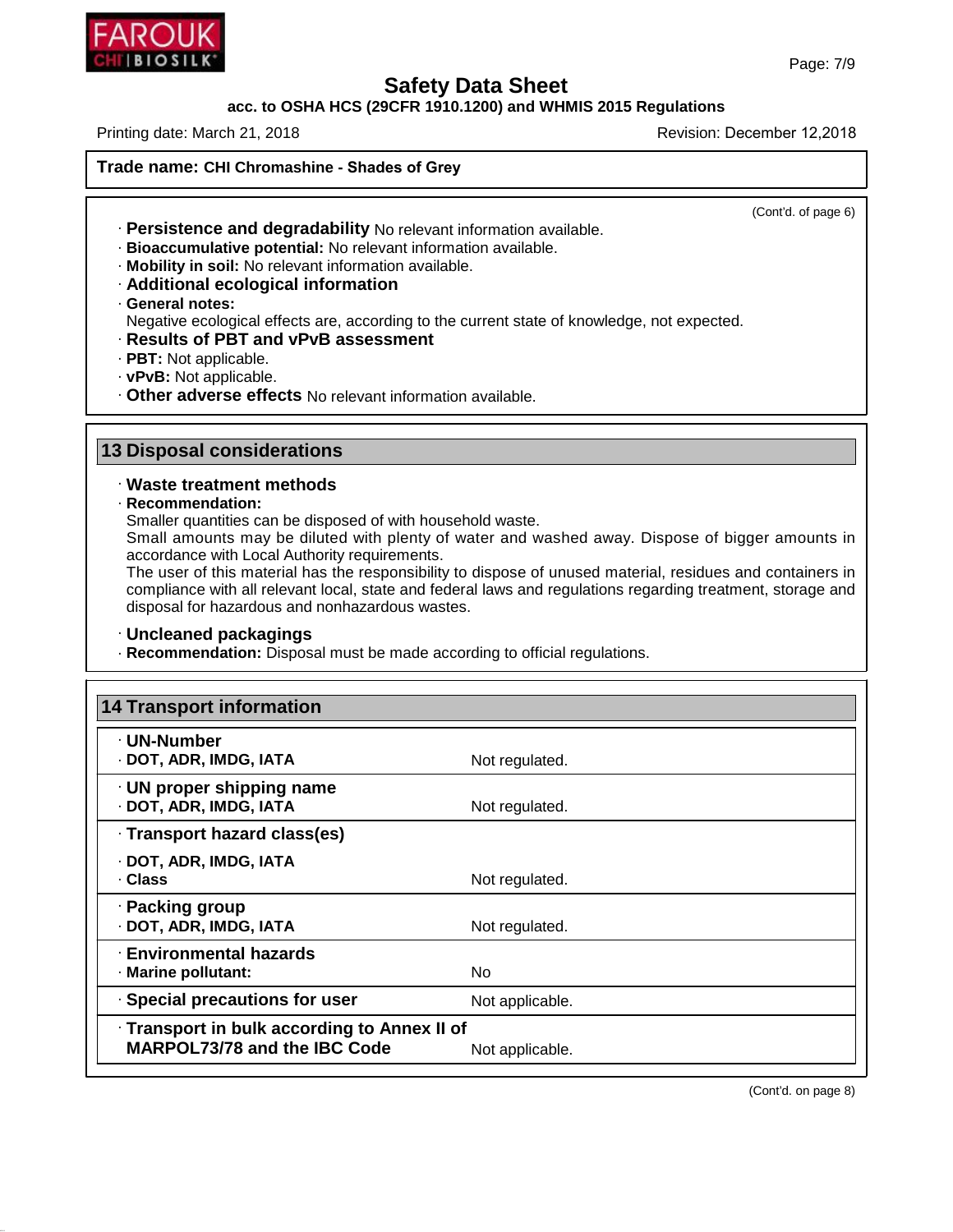## **Safety Data Sheet<br>acc. to OSHA HCS (29CFR 1910.1200) and WHMIS 2015 Regulations<br>Revision: December<br>Revision: December** Page: 8/9<br>
Page: 8/1<br>
acc. to OSHA HCS (29CFR 1910.1200) and WHMIS 2015 Regulations<br>
Printing date: March 21, 2018<br>
Revision: December 12,2018<br>
Revision: December 12,2018

Revision: December 12,2018<br>(Cont'd. of page 7)

|                                                                                                                                                                                                                                       | (Cont'd. of page 7) |
|---------------------------------------------------------------------------------------------------------------------------------------------------------------------------------------------------------------------------------------|---------------------|
|                                                                                                                                                                                                                                       |                     |
| <b>15 Regulatory information</b>                                                                                                                                                                                                      |                     |
| · Safety, health and environmental regulations/legislation specific for the substance or<br>mixture<br>· United States (USA)<br>· SARA                                                                                                |                     |
| · Section 302 (extremely hazardous substances):                                                                                                                                                                                       |                     |
| None of the ingredients are listed.                                                                                                                                                                                                   |                     |
| · Section 355 (extremely hazardous substances):                                                                                                                                                                                       |                     |
| None of the ingredients are listed.                                                                                                                                                                                                   |                     |
| · Section 313 (Specific toxic chemical listings):                                                                                                                                                                                     |                     |
| None of the ingredients are listed.                                                                                                                                                                                                   |                     |
| · TSCA (Toxic Substances Control Act)                                                                                                                                                                                                 |                     |
| All ingredients are listed.                                                                                                                                                                                                           |                     |
| · Proposition 65 (California)<br>Chemicals known to cause cancer:<br>Reference to titanium dioxide is based on unbound respirable particles and is not generally applicable to<br>product as supplied.<br>13463-67-7 titanium dioxide |                     |
| Chemicals known to cause reproductive toxicity for females:                                                                                                                                                                           |                     |
| None of the ingredients are listed.                                                                                                                                                                                                   |                     |
| Chemicals known to cause reproductive toxicity for males:                                                                                                                                                                             |                     |
| None of the ingredients are listed.                                                                                                                                                                                                   |                     |
| . Chemicals known to cause developmental toxicity:                                                                                                                                                                                    |                     |
| None of the ingredients are listed.                                                                                                                                                                                                   |                     |
| · EPA (Environmental Protection Agency):                                                                                                                                                                                              |                     |
| None of the ingredients are listed.                                                                                                                                                                                                   |                     |
| · IARC (International Agency for Research on Cancer):<br>Present in trace quantities.                                                                                                                                                 |                     |
| 13463-67-7 titanium dioxide                                                                                                                                                                                                           | 2B                  |
| · NIOSH-Ca (National Institute for Occupational Safety and Health):<br>Present in trace quantities.                                                                                                                                   |                     |
| 60676-86-0 Silica, fused                                                                                                                                                                                                              |                     |
| 13463-67-7 titanium dioxide                                                                                                                                                                                                           |                     |
| Canadian Domestic Substances List (DSL):                                                                                                                                                                                              |                     |
| All ingredients are listed.                                                                                                                                                                                                           |                     |
|                                                                                                                                                                                                                                       |                     |
| <b>16 Other information</b>                                                                                                                                                                                                           |                     |
| This information is based on our present knowledge. However, this shall not constitute a guarantee for any                                                                                                                            |                     |

46.1.6.1

Other information<br>This information is based on our present knowledge. However, this shall not constitute a guaspecific product features and shall not establish a legally valid contractual relationship.<br>Date of preparation example for any<br>(Cont'd. on page 9)

· **Date of preparation / last revision** March 21, 2018 / - December 12,2018